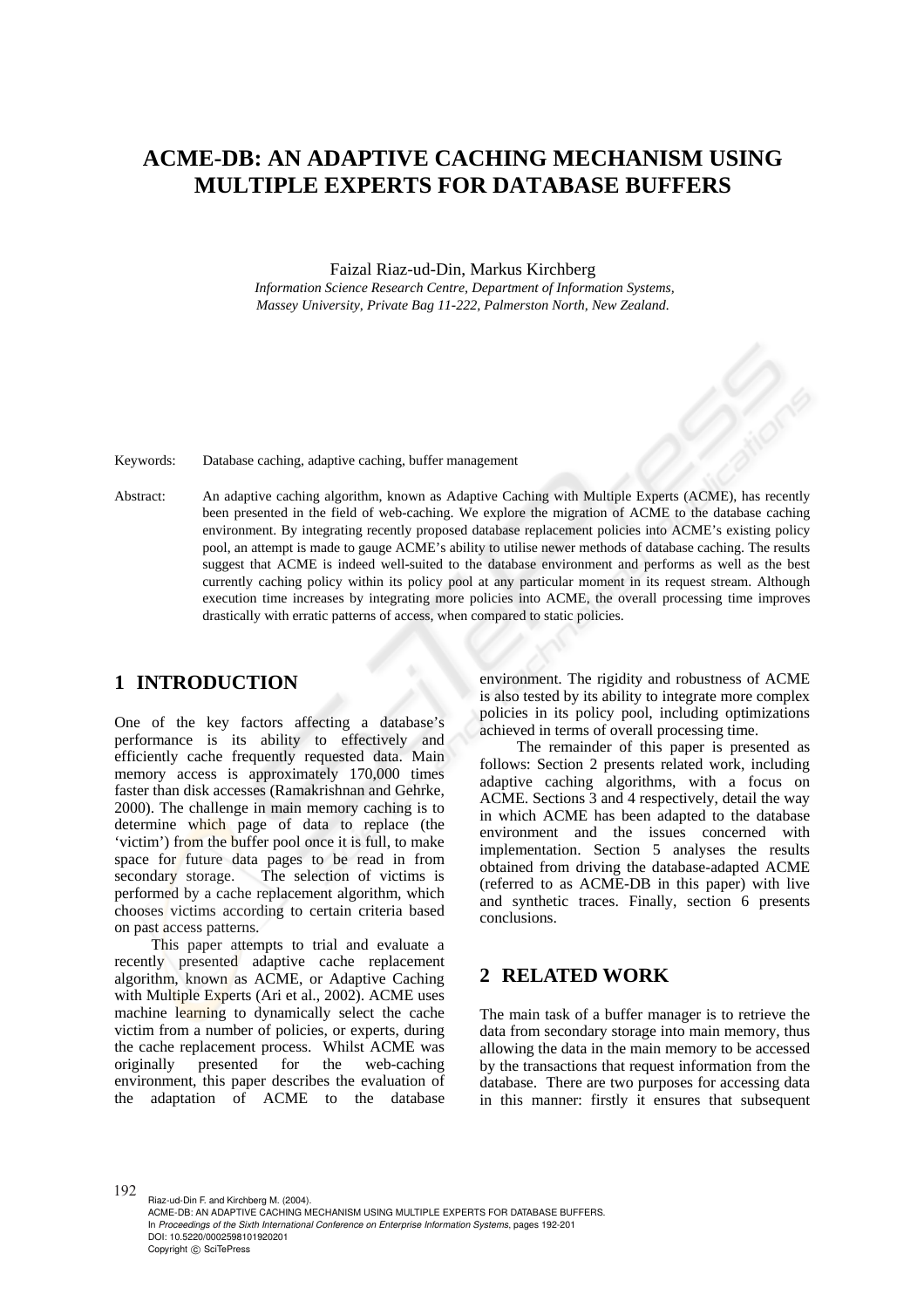accesses to the same data are much faster in future references (since they are now in the main memory and do not need to be accessed from secondary storage again), and secondly, it ensures that the data is presented to the database in a synchronous manner, resulting in data consistency. Any data in the main memory that has been changed by a transaction is written back to where it was retrieved from on the secondary storage device.

This process of using the main memory area as an efficient data delivery mechanism is known as caching, whilst the main memory cache is also known as the buffer pool. A cache replacement algorithm is often referred to as a buffer replacement policy, and its function is to select a victim from the buffer pool.

Ideally, secondary storage devices would have I/O speeds at least as fast as main memory. However, because there is a latency issue involved with reading from secondary storage (Sacco and Schkolnick, 1986), and main memory is far more costly than secondary storage, the need to find an optimal practical buffer replacement policy still exists.

A number of buffer replacement policies have been presented in the literature in the quest for that optimal replacement policy. The more well-known amongst them have been FIFO (First-In-First-Out), LIFO (Last-In-First-Out), MRU (Most Recently Used), LRU (Least Recently Used), and LFU (Least Frequently Used), as well as others (Effelsberg and Haerder, 1984).

More recently, LRFU (Least Recently / Frequently Used), has been presented, which is a policy that attempts to combine the benefits of LRU and LFU (Lee et al., 1999). Whilst LRU-K (O'Neil et al., 1993) has succeeded in achieving a higher hitrate than LRU, implementation is more difficult and execution time is higher. Even more recently, policies such as LIRS (Low Inter-reference Recency Set) (Jiang and Zhang, 2002), 2Q (Johnson and Shasha, 1994), and  $W^2R$  (Weighing Room / Waiting Room) (Jeon and Noh, 1998) have been presented. Whilst these recent policies suggest a marked improvement over their predecessors, implementation is not as simple as for LRU.

Adaptive caching algorithms go one step further by using two or more policies, in the attempt to reap their benefits, whilst avoiding their pitfalls (Castro et al., 1997).

Hybrid Adaptive Caching (HAC) is an adaptive caching algorithm presented by Castro et al. (Castro et al., 1997) within the environment of distributed objects. It combines the benefits of both page and object caching, whilst at the same avoiding their respective disadvantages. It behaves like a page caching system when spatial locality is good, and

when spatial locality degrades, it behaves like an object caching system, thereby adapting to the different access patterns in the request stream.

Adaptive Caching with Multiple Experts (ACME) is another adaptive caching algorithm presented recently by Ari et al. (Ari et al., 2002) within the context of the web-caching environment. ACME makes use of a policy pool that consists of a number of different static replacement policies ('experts'). Each of these experts has its own cache (known as a Virtual Cache). The request stream is processed by each of the experts and each performs its own caching independent of the others. When the actual cache that holds the data (the Real or Physical Cache) is full, and a page needs to be replaced, the experts are queried to see if they would have held the requested page in their virtual caches. If so, they are awarded a vote, otherwise they are penalised. The votes that each expert gains over time are used to determine its probability in choosing the next replacement victim.

ACME also possesses a machine-learning algorithm and it 'learns' to use the current best policy over time, based on the past successes and failures of the individual experts in the policy pool (Ari, 2002). The architecture of ACME is illustrated in Figure 1 below for clarity.



Figure 1: ACME architecture (Ari, 2002)

ACME is used as the basis of this research because it readily allows the incorporation of other policies within its architecture. Not only does this mean that ACME has the ability to use many different criteria when selecting a victim, but importantly, it provides the flexibility required to adapt it to the database environment (Ari et al., 2002). However, it should be noted that adding more policies increases the memory usage, and increases processing time. For detailed information on ACME, please refer to (Ari et al., 2002).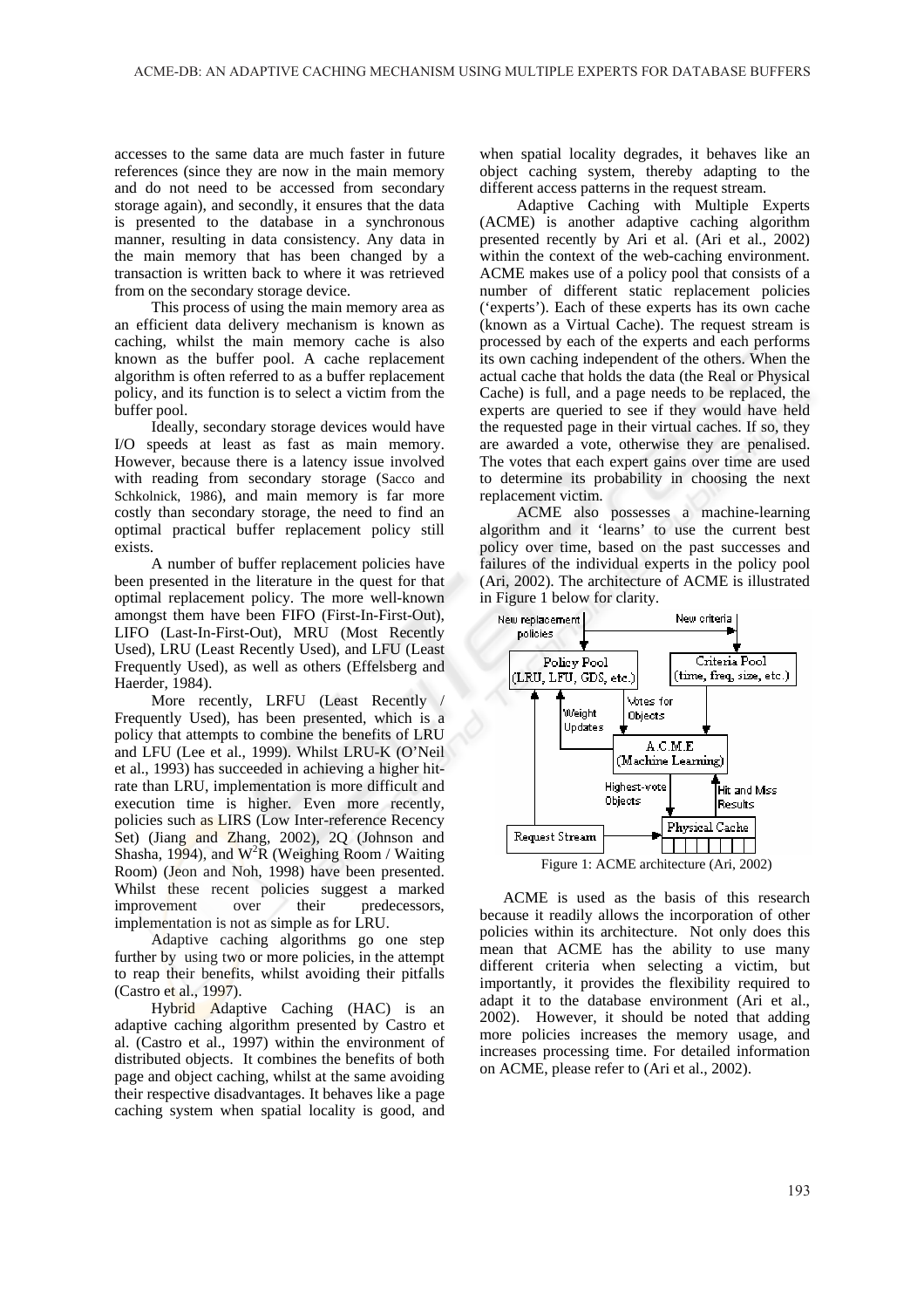## **3 ADAPTING ACME FOR DATABASE CACHING**

ACME was originally designed for use within a web-cache and as such, it includes certain features not necessarily required in a database-caching environment. With regard to the target database cache simulation in mind, ACME needed to be modified (Riaz-ud-Din, 2003).

## **3.1 Required modifications**

The original implementation of ACME allows for objects of different sizes to be cached. This ability is removed with the assumption that the pages that exist in memory are of the same size, thereby removing the need to correlate the sizes of the pages and freeing buffer space. This makes it easier to predict the number of I/O operations on the buffer pool.

 The other modification required was to remove those policies from the ACME buffer pool that used the sizes of the objects to determine the object's priority in the cache. Since the size of all objects is the same in the database environment, these policies are redundant in that one of the criteria (the object size) used to determine the object's priority is no longer an issue. New policies have been added to the buffer pool, with an emphasis on using policies applicable to the implemented cache simulation.

## **3.2 Additional demands**

The additional demands of adapting ACME to the database environment include adding policies to the policy pool which are intrinsically dissimilar to the policies in the original ACME policy pool. The original ACME policies are based on single priority queues, and objects are assigned priorities based on pre-defined functions that use parameters such as time, size, and so on. However, the new policies that have been added to the policy pool for ACME-DB include policies that use more than one priority queue or divide the main buffer pool into a number of buffers. Using such policies requires more sophisticated buffering operations for caching and uncaching, and requires careful considerations to be made before integrating them into the ACME-DB buffer pool.

 In addition, release mechanisms now need to be defined for each policy using more than a single queue or stack to manipulate the buffer pool. The literature that details the multi-buffer policies that have been added to the policy pool only describe the

caching and uncaching operations of the respective policies. Consequently, the release mechanisms (described in Sub-Section 4.2) on arbitrary pages needed to be designed based on the heuristic analysis of the intrinsic behaviour of these policies.

### **4 IMPLEMENTATION**

This section discusses issues related to implementing the additional database policies within the framework of the original ACME architecture, after applying the necessary adaptations as described in the previous section.

### **4.1 Release Mechanisms**

In addition to being able to cache and uncache pages, each of the policies also needs to know how to release pages arbitrarily when required. The release functionality is invoked by each policy when one of the policies has selected a replacement victim to expel from the Real Cache. At this point the other policies would also need to expel the reference to the replacement victim from their physical caches as well. However, the replacement victim is not necessarily the same page that would be selected by each of the other policies' uncaching rules.

 This process of releasing an arbitrary page from the physical cache of each policy requires a release mechanism that discards the selected page from cache. Discarding a page with the original ACME required removing a page from a priority queue. However, in the ACME-DB implementation, the release mechanisms are more complex since they affect more than one queue or stack for the new policies that have been added to the policy pool.

 The release mechanisms have been determined based on the way in which the buffers are used by each of the policies concerned. In the same way that the caching and uncaching functionality needs to be separated from each other for the purposes of being able to integrate them into the overall ACME architecture, the release mechanism for each policy needs to be defined separately so that it can be invoked independent of caching and uncaching.

## **4.2 Choice of policies**

Random, FIFO, LIFO, LRU, LFU, LFUDA, MFU, and MRU were the only policies that were re-used from the original ACME implementation, and their release mechanisms simply evict victim pages from a priority queue. Six new policies were also added to the policy pool. These new policies are aimed more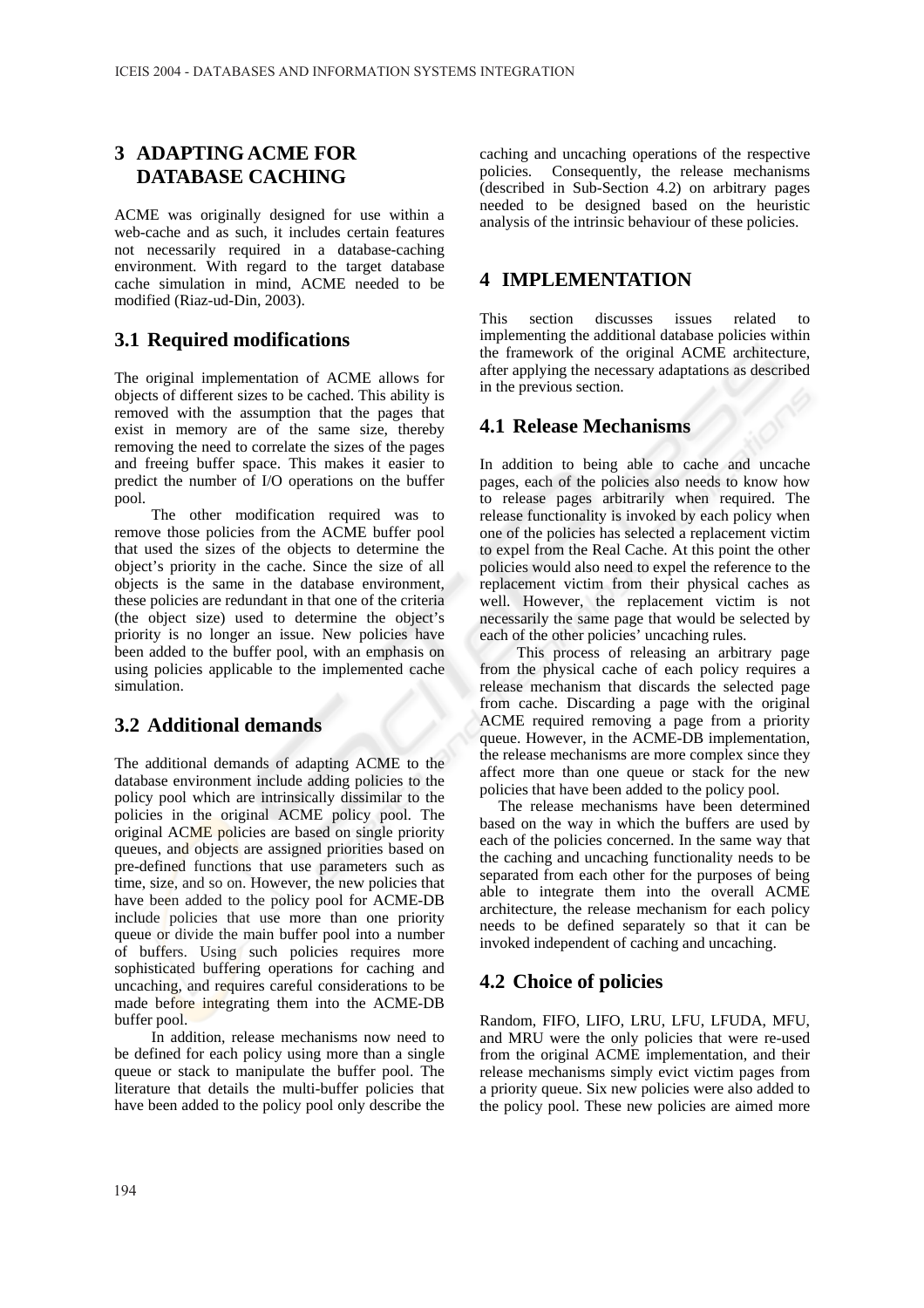specifically to work in a database-specific environment, and have more complex behaviour that the other existing policies in the policy pool. The respective release mechanisms for each of the six policies that have been added as part of ACME-DB will now be described.

**LIRS.** This policy is described in (Jiang and Zhang, 2002). In the case of uncaching a page from the buffer, the page at the front of the List Q queue is ejected, creating space for a new page in the buffer pool. However, when releasing the page arbitrarily some other factors need to be taken into account.

 (i) In the case that the page to be released exists in List Q, that is, the page is a resident HIR page, the page is released from List Q (wherever in the queue it may be). This case is identical to the case of uncaching, except that instead of replacing the page at the front of the queue, any page in the queue could be potentially replaced.

 (ii) In the case that the page to be replaced exists in the LIR page set, that is, the page is an LIR page, the page is released from the LIR page set. This creates a space in the LIR page set, which needs to be filled in before normal caching / uncaching processes can proceed on the buffers. The space in the LIR page set is filled by ejecting the resident HIR page at the tail of List Q, and pushed onto the top of the LIR page set (the implementation employs a LIR page set to hold LIR pages). If this page was not in Stack S, it is pushed onto Stack S, and flagged as a resident LIR page.

 The release mechanism is designed in this manner because it is presumed that the HIR page at the tail of List Q is the HIR page that had the least recency out of all the other resident HIR pages. In releasing one of the LIR pages from the LIR page set, it is considered that the HIR page in List Q with the least recency should be added to the LIR page set to fill the space left by the released page. Due to the fact that a resident HIR page is therefore turned into an LIR page, it needs to be added to Stack S, if it is not already there, and flagged as a resident LIR page. (Note: All pages are flagged as either resident or non-resident in the implementation).

**LRFU.** This policy is described in (Lee et al., 1999). The release mechanism in this case simply removes the page from the priority queue.

**LRU-K.** This policy is described in (O'Neil et al., 1993). The release mechanism in this case simply removes the page from the priority queue.

**SFIFO.** This policy is described in (Turner and Levy, 1981). The release mechanism in this policy checks the primary buffer for the page to be released, and releases it from there if found. If not, then the secondary buffer is checked for the page to be released, and is released from there. The release mechanism design in this policy reflects the fact that pages are not cached to the secondary buffer until the primary buffer is full, thereby enabling the arbitrary removal of pages from either buffer.

**2Q.** This policy is described in (Johnson and Shasha, 1994). The release mechanism in this policy checks to see whether the page to be released exists in the Am buffer, and releases it from there if found. If not, then the page to be released is searched for in the A1in buffer, and released from there if found. The release mechanism was designed in this manner so that the sizes of each of the A1in and A1out buffers are checked when uncaching occurs, thereby enabling the arbitrary release of a page from either the Am or A1in buffer.

**W2 R.** This policy is described in (Jeon and Noh, 1998). The release mechanism in this policy checks the Weighing Room buffer for the page to be released, and releases it from there if found. If not, the Waiting Room buffer is checked for the page to be released, and is released from there. The Weighing Room is implemented as a simple LRU queue, and the Waiting Room as a FIFO queue, enabling the simple arbitrary removal of a page from either queue, without needing any extra queue adjustments.

## **5 EVALUATION**

This section describes the evaluation environment for which ACME-DB was implemented, the methodology used to design the experiments, the results of those experiments, and an analysis of the results.

## **5.1 Evaluation environment and traces**

The ACME-DB simulation was implemented using C++, compiled and tested on Microsoft Windows XP, Linux RedHat 6.2 and Linux Debian. The execution time tests were performed on a Pentium IV 2GHz PC with 256 MB of RAM.

Two traces were used to simulate request streams. These traces are the DB2 and OLTP (On-Line Transaction Processing) traces used by Jeon and Noh (Jeon and Noh, 1998), Johnson and Sasha (Johnson and Shasha, 1994) and by O'Neil et al*.* (O'Neil et al., 1993). The DB2 trace was originally obtained by running a DB2 commercial application and contains 500,000 page requests to 75,514 distinct pages. The OLTP trace contains records of page requests to a CODASYL database for a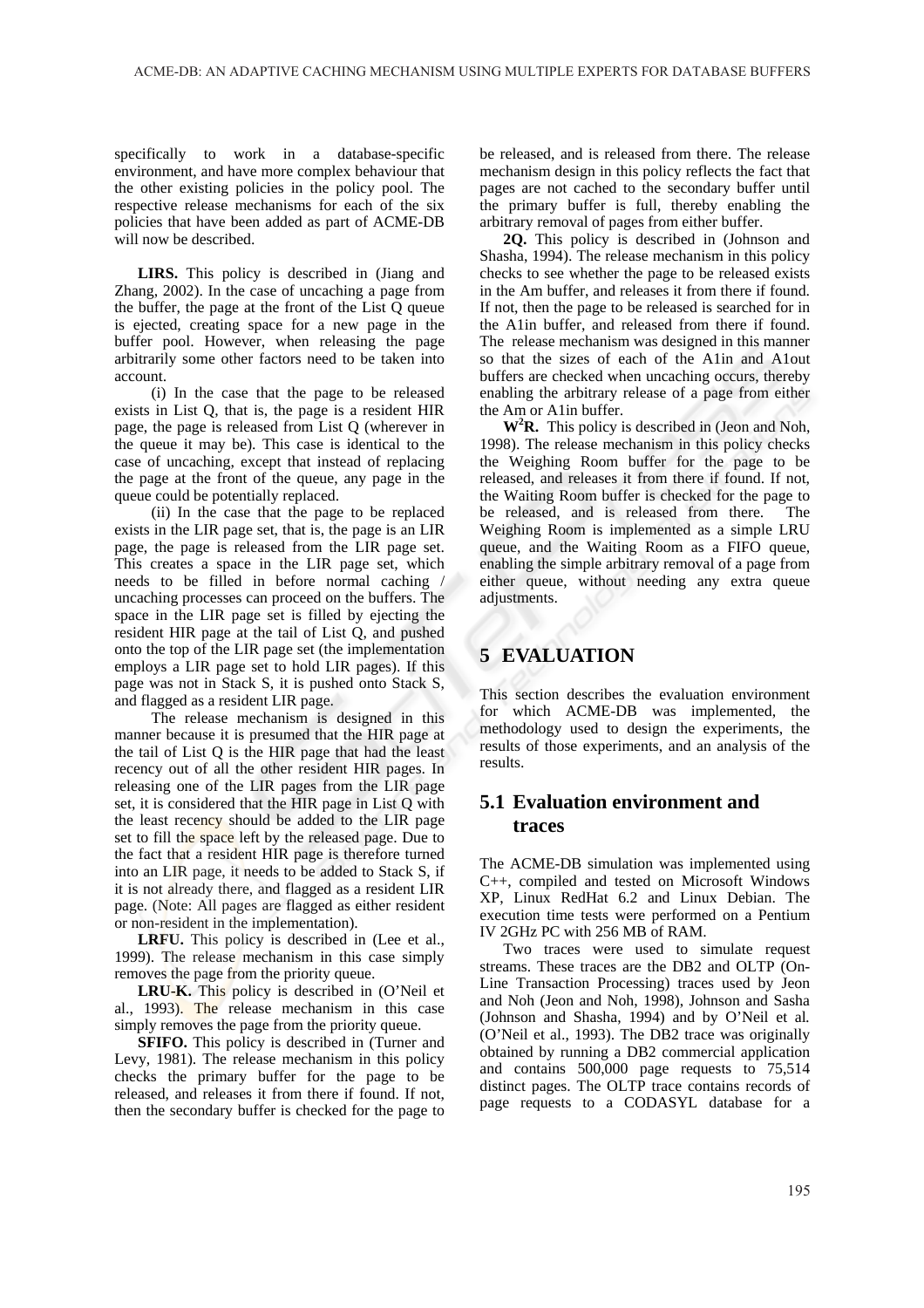window of one hour. It contains 914,145 requests to 186,880 distinct pages.

 Further to these two live traces, five synthetic traces were also created to simulate well known susceptibilities in replacement policies, and to simulate request streams that would not favour any particular policy in the policy pool.

## **5.2 Experimental methodology**

This sub-section provides details on the experiments used to test and evaluate ACME-DB. Unless otherwise stated, all the experiments that tested hit rates in relation to the request stream were based on a cache size of 1000 pages. This cache size was chosen in an attempt to make comparisons with other experiments that used cache sizes of 1000 as well.

#### **5.2.1 Combined effect of all policies**

This experiment involved running ACME-DB across the two live traces with all fourteen policies enabled. This was to determine the combined effect of all the policies on the Real Cache hit rate, and to show the hit rates achieved by the virtual caches of the individual policies.

#### **5.2.2 Real Cache adaptation to the current best policy**

The second part of the experiment involved running ACME-DB with the best policy and an averageperforming policy to determine the extent to which the Real Cache adapted to the best policy in terms of hit rate. The purpose of this test was to examine the switching of the current best policy and how this would affect the Real Cache in terms of hit rate.

#### **5.2.3 The adaptive nature of ACME-DB**

This experiment involved running ACME-DB with Synthetic Trace A to determine the behaviour of ACME when one of the policies switched from one performance extreme to the other and to illustrate how the presence of another policy in the policy pool has a stabilising effect during the performance degradation of the first policy.

#### **5.2.4 Different cache sizes**

ACME-DB was tested with all of its policies in the policy pool using cache sizes of between 100 and 10000 pages. The objective of this test was to determine the effect of the cache size on the cache hit rate.

#### **5.2.5 Average time loss for each additional policy**

It is well known that the different replacement policies used in ACME-DB vary in performance with regard to time complexity. It is possible that the addition of certain policies to the policy pool could increase the overall time complexity of ACME-DB, and thus detract from the benefits of using policies that perform well in terms of hit rate.

#### **5.2.6 Investigation of susceptibilities to wellknown weaknesses**

Replacement policies were run using synthetic traces designed to expose the commonly known weaknesses of particular policies. This aimed to expose the susceptibility of other policies in the policy pool, and observe the effect on the Real Cache.

#### **5.2.7 The effect of disk reads on the total execution time**

This experiment gauged the effect of disk reads on total execution time, and whether the ability of the Real Cache to adapt to the current best policy would result in improved or poorer performance. The results of this test would provide the best value practically, since disk accesses are taken into account.

## **5.3 Simulation results**

This sub-section presents the main results and corresponding analyses. For the purposes of this paper, in most cases, only the results for the DB2 trace have been shown. For more details, please refer to (Riaz-ud-Din, 2003).

#### **5.3.1 Relative performance of policies.**

Figure 2 below shows the hit rates with all policies in the policy pool using the methodology given in Sub-Section 5.2.1.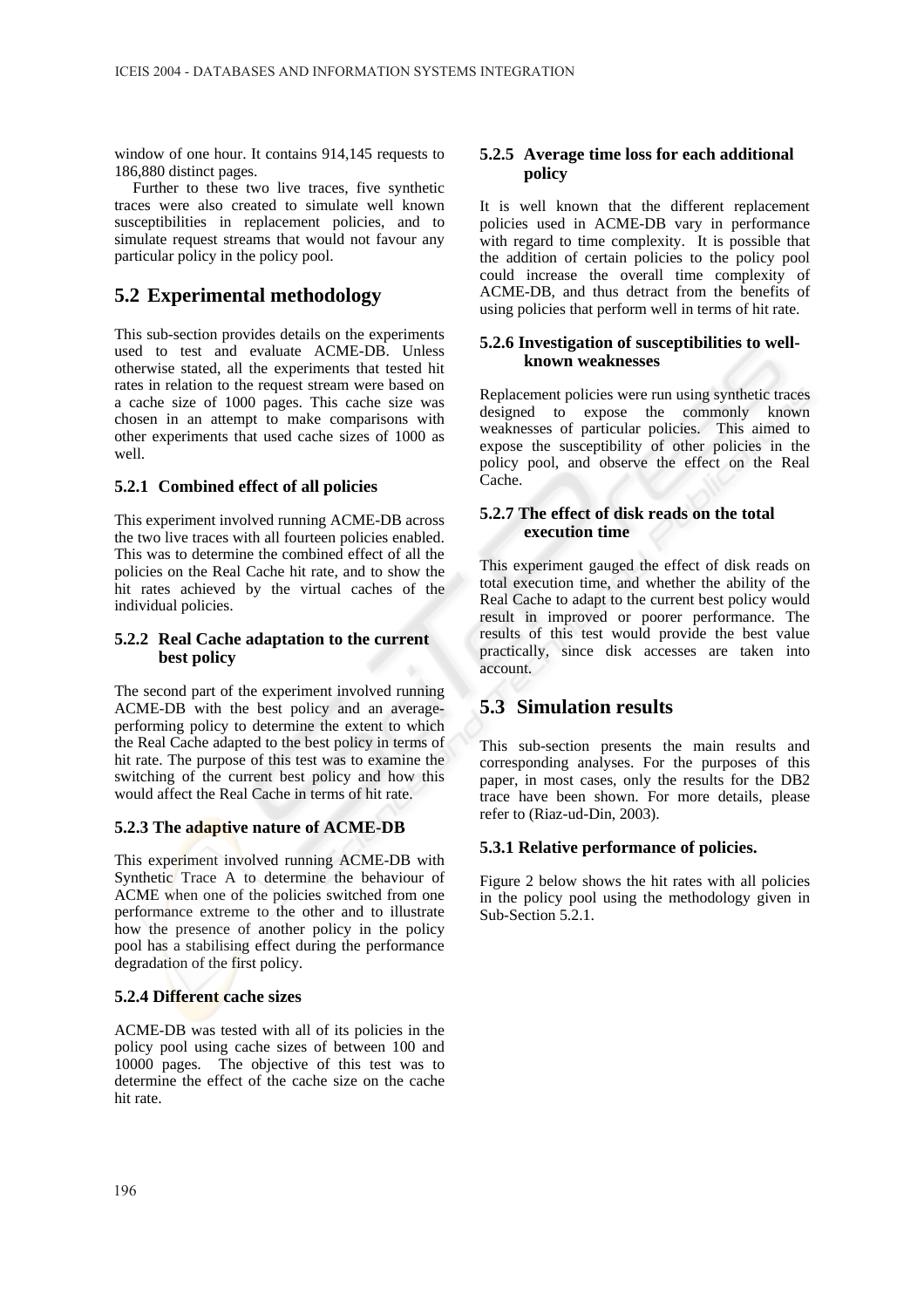

Figure 2: Requests vs. Hit rates

The graph above clearly defines three distinct groups of policies that are poor, average, and good in their relative performance. This reflects the relative strengths and weaknesses inherent in the heuristics that have been used to drive the victim selection processes of these policies. MRU and MFU performed poorly whilst 2Q and LFUDA performed particularly well.

#### **5.3.2 The performance of the Real Cache**

In order to test the desired adaptive behaviour (that is, the Real Cache always stays closer to the best policy), only 2Q and FIFO were used in the policy pool (see Sub-Section 5.2.2 for methodology).

Experiments in (Riaz-ud-Din, 2003) have shown that even when only two policies are in the policy pool, the Real Cache attempts to stay with the best performing (in terms of its cache hit rate) expert. Here the Real Cache is using the 2Q policy to do the majority of its caching, so its hit rates are similar to 2Q's hit rates. So if 2Q performs so well, is there any benefit in having other policies in the policy pool? Do the policies act synergistically to improve the Real Cache hit rate?

Results from tests performed in (Riaz-ud-Din, 2003) show no significant differences between the Real Cache hit rates where only 2Q and LFUDA are used, and where all the policies are used. Thus, having a large number of policies in the policy pool seems to neither help nor hinder the Real Cache hit rate. However, this would affect execution time and memory, which will be examined later in this paper.

Tests in (Riaz-ud-Din, 2003) also show that the Real Cache can only perform as well as the current best performing policy, which may not always have high hit rates. This shows the importance of finding the best mix of the minimum number of policies for inclusion in the policy pool.

#### **5.3.3 The adaptive behaviour of ACME**

Whilst 2Q has so far performed the best for the live requests, there may be other request patterns for which it may not do as well (refer figure 7). The methodology given in Sub-Section 5.2.3 is used to highlight this fact and Figure 3 below displays the results.



Figure 3: Request vs. Hit rate (2Q and LRU only)

It illustrates how LRU starts off with a higher hit rate than 2Q and at this point in time, the Real Cache adapts to LRU's caching behaviour. However, when the processing reaches the part of the trace that inhibits the performance of LRU, 2Q continues to climb the 'hit rate chart', while LRU's performance starts to degrade significantly. At this point, the Real Cache does not drop with LRU, but rather adapts to the new best policy (2Q) to clearly illustrate ACME's adaptive nature.

This is an important point because it indicates that having other policies should result in a 'safer' policy pool. Therefore, if at any particular moment, the performance of the current best policy degrades due to a known or un-known weakness, other policies in the policy pool would ensure that the Real Cache hit rate would not degrade as well, or at least not to the same extent.

In all of the relevant figures, it can be seen that the Real Cache hit rate starts with individual policy hit rates from one point and then starts to converge on the best policy as the number of requests increases. As more requests are made, the machine learning adjusts the weights until the best performing policies have a greater probability of being selected for performing caching and uncaching actions on the Real Cache, which then starts resembling the current best policy with respect to its hit rate.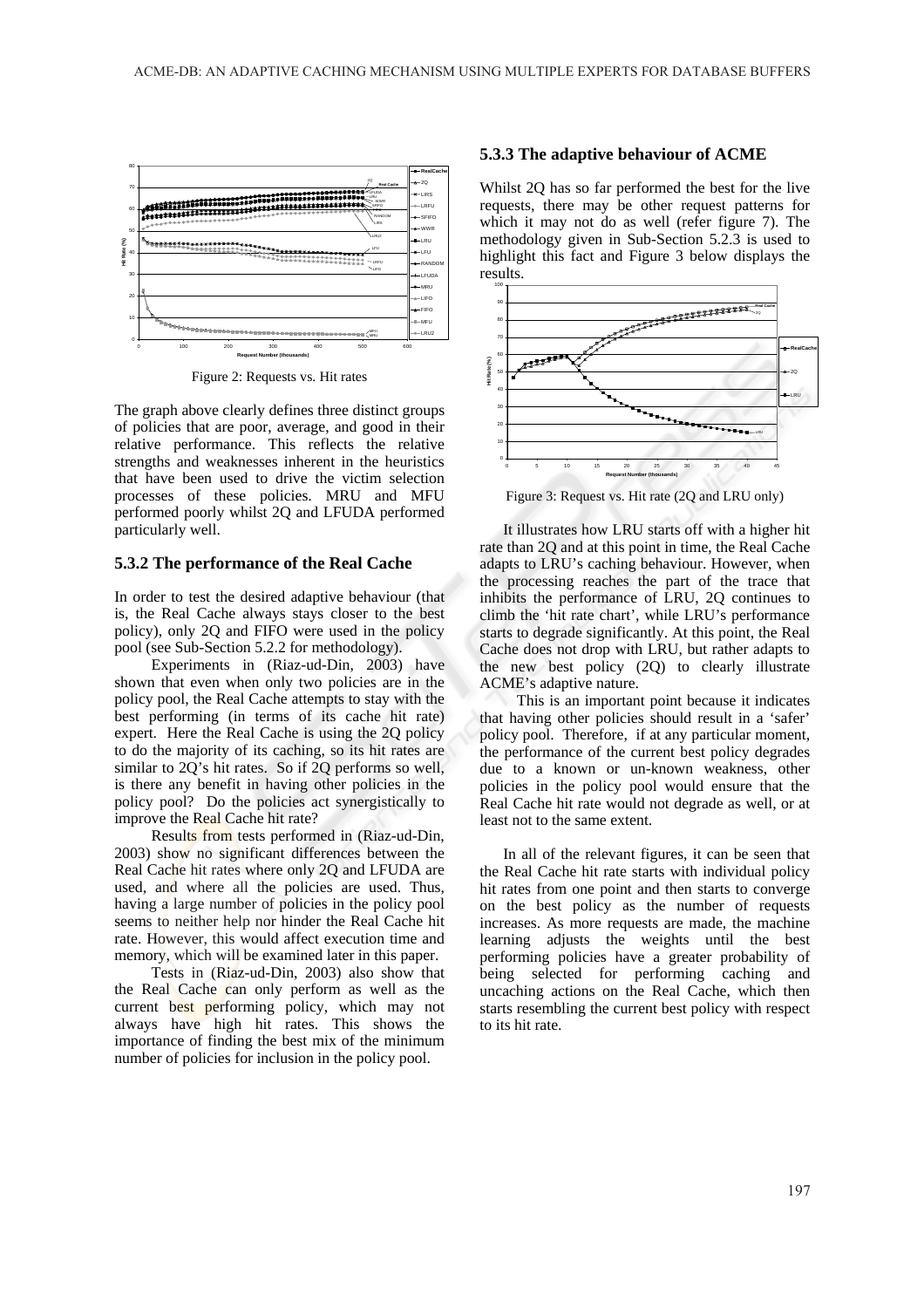#### **5.3.4 The effect of having different cache sizes**

Live traces were driven using different cache sizes to show the effect of cache size on the Real Cache with Figure 4 below showing hit rate versus the cache size for the DB2 trace.



Figure 4: Cache Size vs. Hit rate, DB2 Trace

The effect of cache size on the Real Cache hit rate is summarised for each of the live traces in Table 1 below.

Table 1: Real Cache hit rates for different cache sizes

| Cache       | <b>Real Cache Hit Rates (%)</b> |            |       |            |  |
|-------------|---------------------------------|------------|-------|------------|--|
| <b>Size</b> | DB2                             |            | OLTP  |            |  |
|             | Value                           | % Increase | Value | % Increase |  |
| 100         | 39.5                            |            | 7.1   |            |  |
| 200         | 47.8                            | 20.9       | 13.9  | 94.9       |  |
| 300         | 52.2                            | 9.3        | 17.1  | 23.0       |  |
| 400         | 55.2                            | 5.7        | 21.7  | 27.5       |  |
| 500         | 57.1                            | 3.5        | 24.9  | 14.6       |  |
| 800         | 60.5                            | 5.9        | 33.7  | 35.2       |  |
| 1,000       | 61.6                            | 1.8        | 33.9  | 0.7        |  |
| 2,000       | 67.0                            | 8.7        | 40.0  | 17.9       |  |
| 3,000       | 69.1                            | 3.3        | 45.8  | 14.5       |  |
| 5,000       | 71.11                           | 2.9        | 50.1  | 9.5        |  |
| 10,000      | 73.27                           | 3.0        | 55.3  | 10.4       |  |

The choice of cache sizes shown above were determined by the cache sizes that have been used to test the new policies that have been added to the policy pool, in their respective papers. Doing so provides a basis for comparison with the other policies using similar cache sizes.

Figure 4 cumulatively shows that increasing the cache size also increases the individual policies' hit rates, and therefore the Real Cache hit rate (since the Real Cache follows the best policy at any time regardless of cache size). However, the major sacrifice for achieving better hit rates as a result of larger cache sizes is that the time required to process

the requests also increases (since there are more pages to search through). This is largely due to the fact that processing time is positively correlated to the number of policies in the policy pool (as each of the virtual caches also perform their own caching).

#### **5.3.5 Effect of replacement policies on time performance**

Just as replacement policies vary in performance with regard to hit rates, so too do they vary with regard to their time complexities. Figure 5 below illustrates this point by showing the additional time each policy adds to the total time it takes for ACME-DB to process a request stream of 50,000 requests as described in the methodology outlined in Sub-Section 5.2.5.



Figure 5: The increase in time by adding each policy

In the above figure, all policies (except LRU-2) increase the total time for ACME to process the request stream in similar magnitude (around 300 to 500 seconds) for 50,000 requests. Of this subset, LFUDA increased the time the most - by around 600 seconds (10 minutes). However, to put this in perspective, LRU-2 increased the total time by over 8000 seconds (more than 2 hours), which is 13 times slower than LFUDA. Thus, LRU-2's performance in this respect does not warrant its inclusion in the policy pool.

2Q, which has been shown to perform relatively on par with LFUDA using the live traces, only adds half as much time (around 300 seconds) as LFUDA does to the overall running time and therefore would arguably make it better for request streams similar to the DB2 or OLTP traces. Once again, this shows the importance of reducing the number of policies, and of finding a good mix of policies.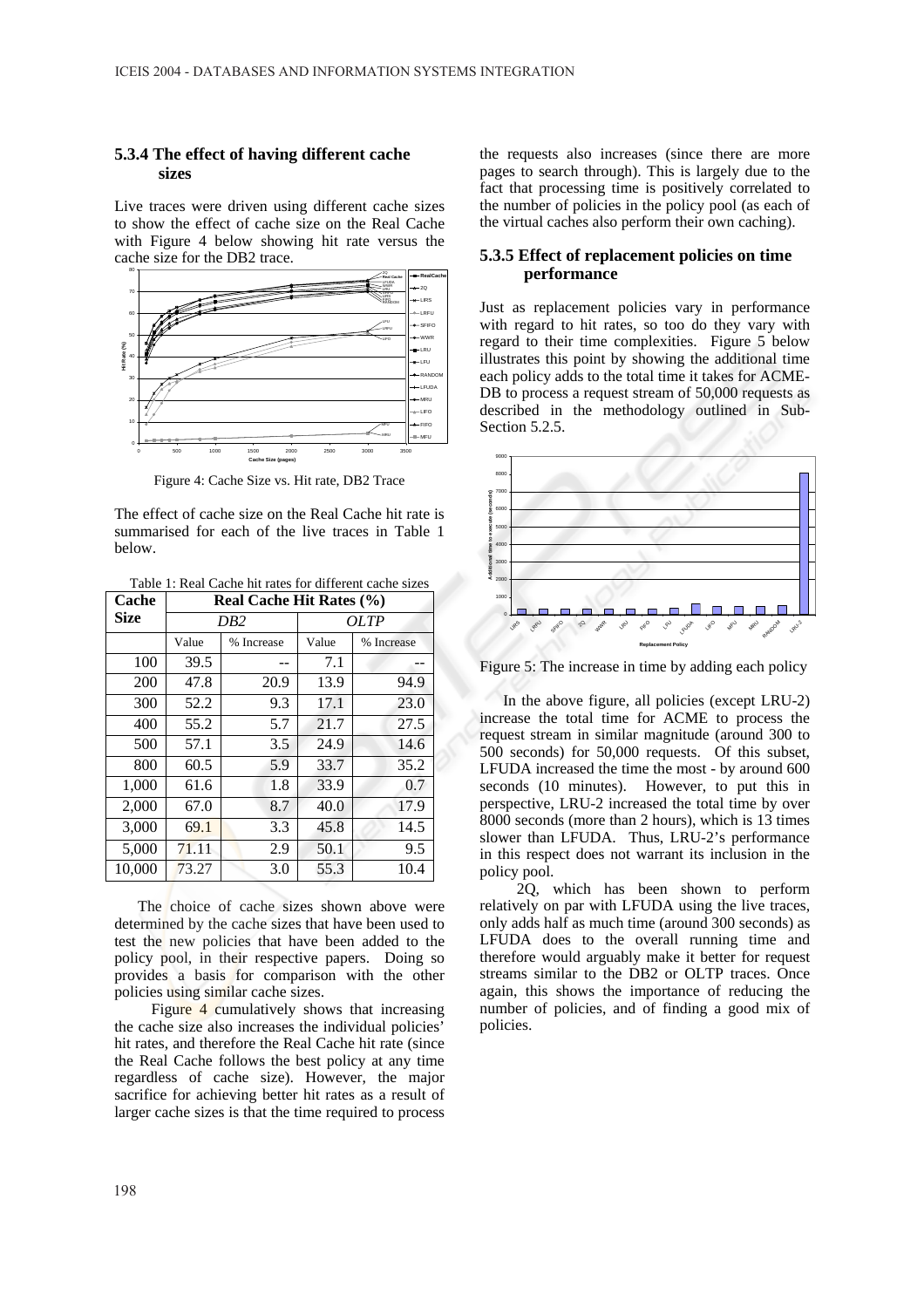#### **5.3.6 Effect on all policies by introducing well-known susceptibilities**

Figure 6 below shows the effect of sequential flooding. Specifically, a synthetic trace was used to highlight the sequential flooding patterns to which LRU is susceptible.



Figure 6: The effect of sequential flooding

As Figure 6 above shows, the hit rates for all of the policies dramatically change at 10,000 requests (this is where the sequential flooding patterns are introduced into the request stream). As expected, the hit rates for LRU, and  $W^2R$  (which is based on LRU in this implementation) significantly degrade. SFIFO also shows a similar weakness to this susceptibility, and this is because the primary and secondary buffers in SFIFO combine to act in a similar manner to LRU.

The remaining policies improve upon encountering the sequential flooding because most of them have been designed specifically to avoid this susceptibility. The erratic behaviour of the FIFO policy is due to the fact that the partial DB2 Trace that is included at the start of the synthetic trace used here has already referenced the same pages that are referenced in the sequential flooding part of the trace. Thus, the contents of the buffer pool upon encountering the sequential flooding includes some of those pages to be referenced, and when these pages are referenced during the sequential flooding part, the hit rates of the FIFO trace increases temporarily, and when other pages are not found the hit rates decrease again.

Introducing sequential scanning patterns in the request stream shows an immediate degradation of performance in terms of hits for all policies. Some policies recover, whilst others continue to degrade, but the Real Cache stays with the better policies. Please see (Riaz-ud-Din, 2003) for the details of this experiment.

Figure 7 below shows the effect of skewed high reference frequencies on the policies in the policy pool. A synthetic trace was designed to highlight the frequency patterns to which LFU is susceptible.



Figure 7: The effect of skewed high reference frequencies

The skewed high reference frequency patterns were introduced at 15,000 requests, as shown by the immediate degradation of hit rates for all policies. Interestingly, 2Q, which has performed the best with all of the tests so far, is the worst performing policy for this trace and along with other policies it continues to decline upon encountering the skewed high reference frequency patterns. This indicates that 2Q is susceptible to skewed high frequency patterns in request streams and once again confirms that having other policies results in a 'safer' policy pool than if just one policy, such as 2Q, was relied upon.

So far, it would seem that a good choice of policies for the policy pool would include 2Q and LRU in particular because 2Q performs very well with most of the request streams, and for those that it does not, LRU performs very well. Thus, they complement each other well and neither has a significant overhead in terms of execution time, in comparison to other policies such as LFUDA or LRU2.

The question of which policies and how many policies to use, is one that is well worth answering. However, this cannot be addressed by studying the effects of running through only two traces, but needs more in-depth examination across a wide range of live access patterns. It would depend highly on the databases expected access patterns.

#### **5.3.7 The effect of misses on the total processing time**

Until now the discussion of processing time with regard to the time taken to find a victim and the additional time added per policy has only dealt with the time taken for ACME-DB to do the processing required to perform the caching, uncaching, release and other activities within the scope of the implementation. The time taken to read from disk, which occurs in the event of a miss, has until now been ignored. However, the time that is taken to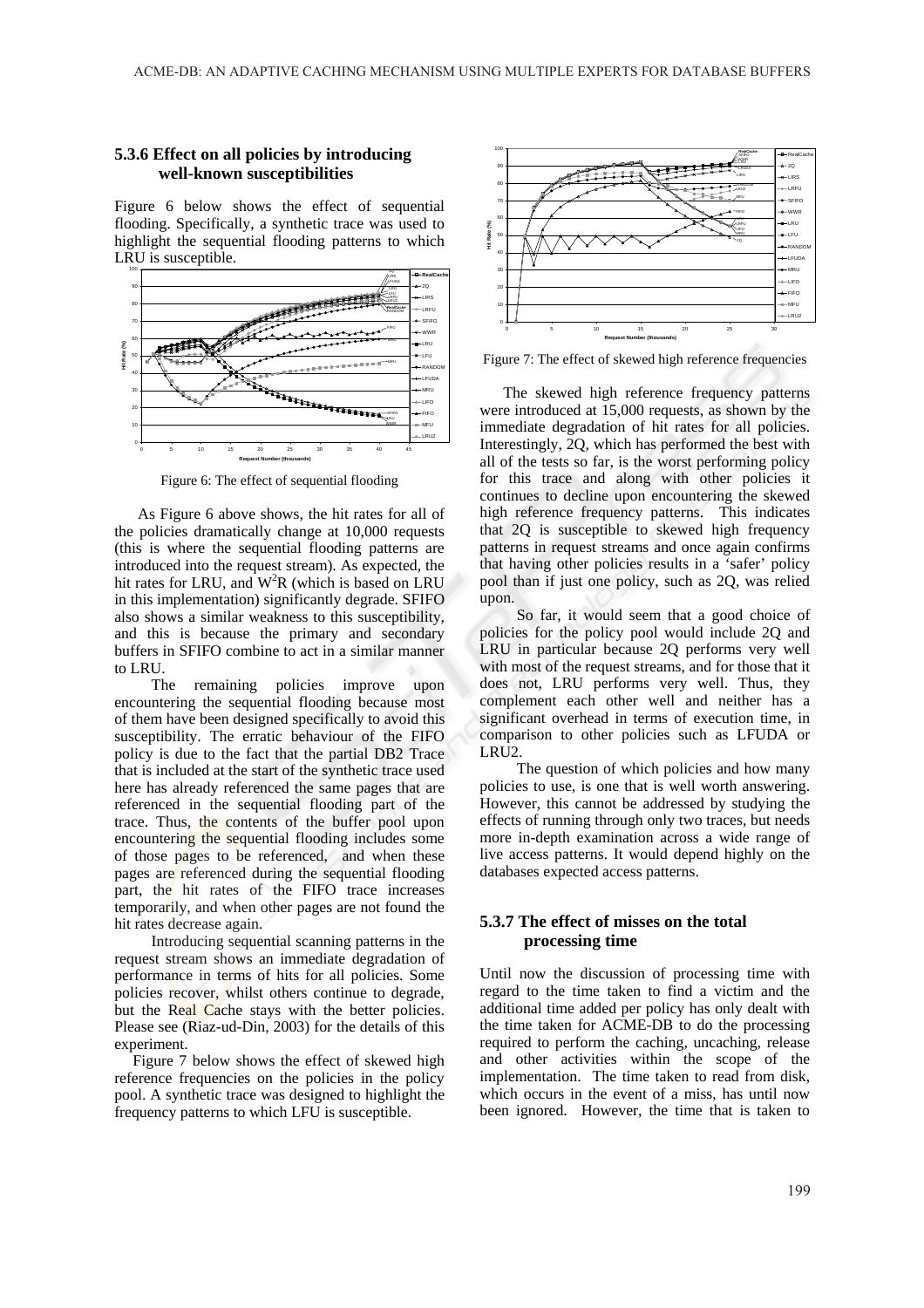read from disk is significant, and forms a major part of the latencies concerned with the overall database performance. As noted, the time needed to read from disk is some 170,000 times greater than reading from memory and each read from disk takes around 10 milliseconds.

 To gauge the effect on the total time required for processing requests (including the time for disk reads), the methodology given in Sub-Section 5.2.7 was used. The trace used was intended to induce the best and worst behaviour of SFIFO and 2Q at opposite ends of the spectrum. The results are presented in Table 2 below.

Table 2: Execution times with and without disk reads

| Policies in<br>Policy Pool | Time to<br>execute<br>without<br>disk<br>reads<br>(seconds) | Number<br>of<br>misses | Time to<br>execute<br>including<br>disk reads<br>(seconds) |
|----------------------------|-------------------------------------------------------------|------------------------|------------------------------------------------------------|
| 0                          | 12                                                          | 28,197                 | 293.97                                                     |
| <b>SFIFO</b>               | 8                                                           | 58,196                 | 589.96                                                     |
| 2Q & SFIFO                 | 18                                                          | 4,852                  | 66.52                                                      |

The above table shows the time taken to execute the trace, the number of misses on the Real Cache, and the time to execute including disk reads, for the two policies. The column to note is right-most, which shows that the performance was significantly better by introducing two policies in the policy pool, each of which contributed to the hit rate when the other was susceptible to the pattern in the request stream. Overall a gain of 227.45 seconds (almost 4 minutes) over 96,000 requests is made.

 The above experiment has shown that when ACME-DB encounters a request stream where the current best policy changes, the overall execution time (when accounting for the disk reads avoided by maintaining a higher hit rate) decreases substantially.

 However, what if the current best policy is the same policy over a long period of time (or even the entire request stream), as with the live traces used here? In this case, what would the eventual loss in performance be by using ACME-DB, rather than the policy just by itself? In order to answer this all important question, the above experiment was run once again, but this time with the first 100,000 requests from the DB2 trace, which has shown to favour 2Q over all the other policies. The results are presented in Table 3 below.

Table 3: Execution times with and without disk reads

| Policies in<br>Policy Pool | Time to<br>execute<br>without<br>disk reads<br>(seconds) | Number<br>οf<br>misses | Time to<br>execute<br>including<br>disk reads<br>(seconds) |  |  |
|----------------------------|----------------------------------------------------------|------------------------|------------------------------------------------------------|--|--|
|                            | 15                                                       | 367,020                | 382.02                                                     |  |  |
| <b>SFIFO</b>               |                                                          | 392,900                | 396.9                                                      |  |  |
| & SFIFO                    | 34                                                       | 371,170                | 405.17                                                     |  |  |

Running 2Q by itself results in the fastest execution time overall, whilst the slowest is when running SFIFO and 2Q together. The loss in time by adding SFIFO is 23.15 seconds over 100,000 requests, compared to the 227.45 seconds gained in the previous experiment. This time loss is only a small fraction of the time that is potentially gained by using ACME-DB should a request pattern to which 2Q is susceptible be encountered. Furthermore, if 2Q continues to be the current best policy, the Real Cache's hit rate will continue to move closer to 2Q's hit rate. Consequently, the Real Cache's misses will be more or less the same as 2Q's misses, resulting in fewer disk reads, and ultimately faster execution times.

These experiments confirm that the net gain by introducing both policies would indeed result in better overall performance, especially where the request stream exhibits differing patterns of access with time.

### **6 CONCLUSIONS**

The work described in this paper examines the implementation of a recently proposed adaptive algorithm, known as Adaptive Caching with Multiple Experts (ACME), within the database environment. The results indicate that ACME works well with single-sized page caches and with replacement policies that are readily applied to the database buffer pool. It has also been shown that ACME maintains its adaptive behaviour when caching database pages, and stays with the current best policy. Most significantly, it has also been shown that whilst adding more policies to the policy pool increases the execution time, the overall processing time is dramatically reduced due to a greater number of hits. The results are based on an implementation that is efficient, can be readily integrated into the real world environment, and should provide great incentive for further database research. The results of this work provide an excellent platform for further research in the field of database buffer replacement.